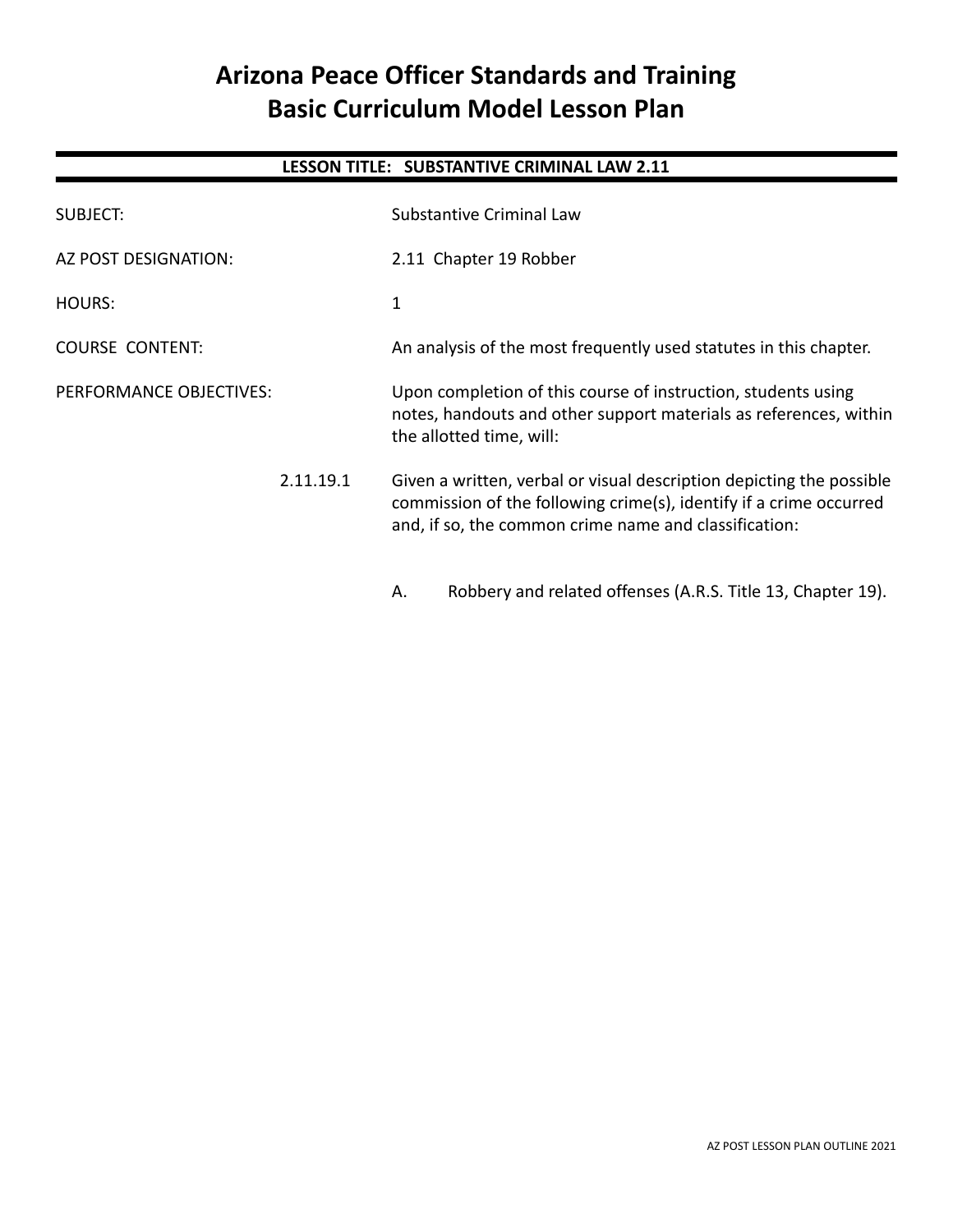# **LESSON TITLE: SUBSTANTIVE CRIMINAL LAW CHAPTER 19 - ROBBERY PAGE: 2**

# DATE FIRST PREPARED: November 2000 PREPARED BY: SME Committee **REVIEWED** – REVISED: SME Committee DATE: May 2002 **REVIEWED** – REVISED: SME Committee DATE: April 2003 **REVIEWED** – REVISED: SME Committee DATE: January 2009 **REVIEWED** – REVISED: SME Committee **DATE: November 2011** REVIEWED – **REVISED**: SME Committee The SME Committee DATE: August 2019 REVIEWED – **REVISED**: SME Committee **DATE: December 2020** REVIEWED – **REVISED**: AZPOST (DocX) DATE: January 2022 AZ POST – APPROVAL: Steve Enteman DATE: August 2019 AZ POST – APPROVAL: Mandy Faust DATE: February 2021 AZ POST – APPROVAL: Lori Wait Lori Maint DATE: January 2022 INSTRUCTOR REFERENCES: A.R.S. Title 13 CLASS LEVEL: Student TRAINING AIDS: <http://www.azleg.gov/ArizonaRevisedStatutes.asp> INSTRUCTIONAL STRATEGY: Interactive lecture. SUCCESS CRITERIA: 70% or higher on a written, multiple-choice examination. COMPUTER FILE NAME: 2-11 Ch 19 Robbery DATE RELEASED TO THE SHARE FILE: May 27, 2022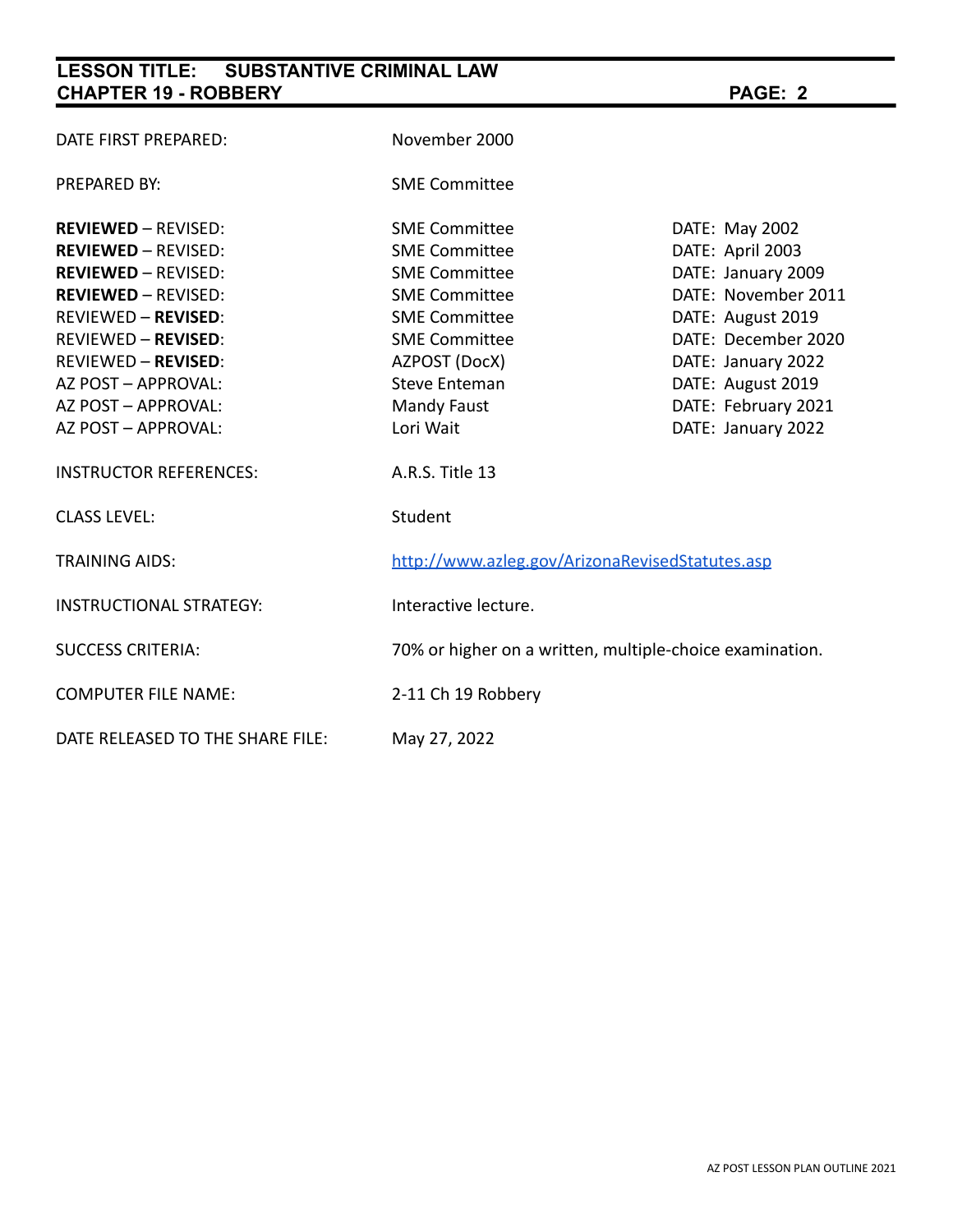### **I. INTRODUCTION**

- A. Instructor (self) introduction.
- B. Preview of performance objectives. *INSTRUCTOR NOTE: Use if taught as a "stand alone" lesson plan.*

### **II. 13-1901 – DEFINITIONS P. O. 2.11.19.1A**

- A. Force means any physical act directed against a person as a means of gaining control of property.
- B. In the course of committing includes any of the defendant's acts beginning with the initiation and extending through flight from a robbery.
	- 1. Note that this definition is similar to that in burglary.
		- a. However, in the burglary statute "in the course of committing" included entry to a structure and flight from the scene.
		- b. "Entry" is a lot easier to articulate than "initiation."
	- 2. Keep in mind that anything a suspect does while fleeing from the scene of a robbery is considered "in the course of committing" that robbery.
- C. Property of another means property in which any person, other than the defendant, has an interest in which the defendant is not privileged to infringe.
- D. Threat means a verbal or physical menace of imminent physical injury to a person.
- E. Accomplice a person, other than a peace officer acting in his official capacity within the scope of his authority and in the line of duty, who with the intent to promote or facilitate the commission of an offense:
	- 1. Solicits or commands another person to commit the offense; or
	- 2. Aids, counsels, agrees to aid or attempts to aid another person in planning or committing an offense.
	- 3. Provides means or opportunity to another person to commit the offense.

## **III. 13-1902 – ROBBERY P. O. 2.11.19.1A**

A. A person commits robbery if in the course of taking any property of another from his/her person or immediate presence and against his/her will, such person threatens or uses force against any person with intent either to coerce surrender of property or to prevent resistance to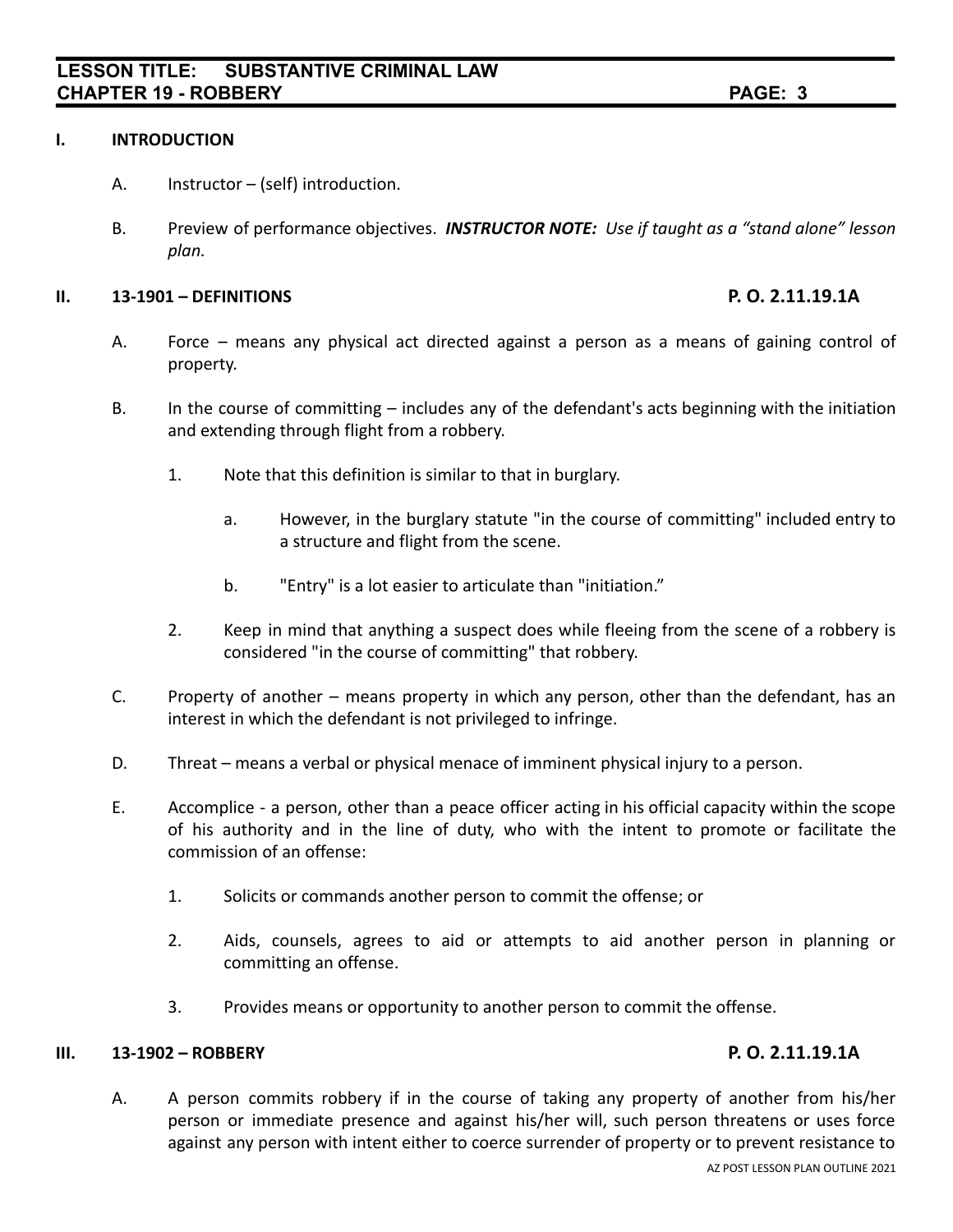# **LESSON TITLE: SUBSTANTIVE CRIMINAL LAW CHAPTER 19 - ROBBERY PAGE: 4**

such person taking or retaining property.

- B. (Used to be called "strong-arm" robbery. No use of weapons "Give me your money or I'll beat you up!")
- C. Robbery is a felony.

## **IV. 13-1903 – AGGRAVATED ROBBERY P. O. 2.11.19.1A**

- A. A person commits aggravated robbery if, in the course of committing the robbery, such person is aided by one (1) or more accomplices actually present.
- B. This section penalizes more seriously a robbery committed under aggravating circumstances which manifests greater planning, coercion and potential violence than does a singlehanded act.
- C. Aggravated robbery is a felony.

### **V. 13-1904 – ARMED ROBBERY P. O. 2.11.19.1A**

- A. A person commits armed robbery if, in the course of committing the robbery, such person or an accomplice:
	- 1. Is armed with a deadly weapon or simulated deadly weapon; or
	- 2. Uses, or threatens to use, a deadly weapon or dangerous instrument or a simulated deadly weapon.
- B. It would be quite obvious that if Mr. X walked into a Circle K, pointed a gun at the clerk and demanded money, we would have an armed robbery.
- C. But what if Mr. X has a gun in his pocket, walks into a Circle K and says, "This is a hold up give me the money or you will get hurt" – do we still have an armed robbery because he "is armed with a deadly weapon"?
- D. Yes, if the defendant was actually armed with a gun, we do not have to show that he actually used, or threatened to use, it.
- E. Likewise, according to A. 2., Mr. X could go into the Circle K unarmed, put his hand in his coat, pretend his finger is a gun barrel and say "I've got a gun and if you don't give me the money I'll shoot" – and commit an armed robbery.
	- 1. "Armed robbery conviction does not require a visible weapon; all that is required is a threat of using the weapon." (State v. Smith (1972) 198 N. W. 2d 630, 55 Wis. 2d 304)
	- 2. Well, not quite! See #2 on the next page.